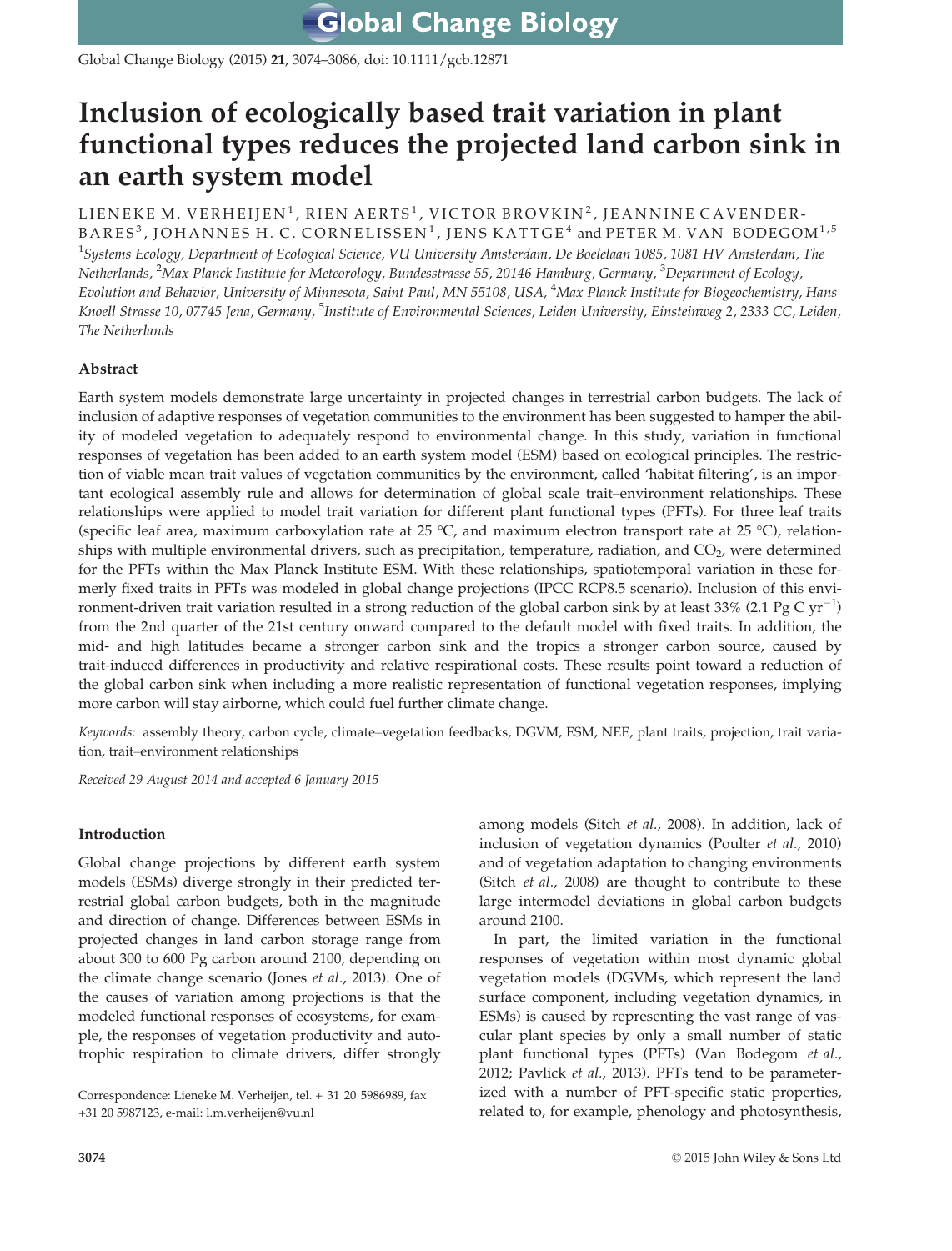allowing for only limited variation in vegetation behavior within PFTs. In reality, it is well-known that vegetation responses to the environment are caused by environmental drivers working via multiple processes at different temporal and spatial scales, including plasticity, acclimation, and (genotypic) adaptation in physiological and morphological traits (Shaw & Etterson, 2012), and, at the community scale, via shifts in species abundance and species turnover. In most current DGVMs, however, PFTs do not allow for such within-PFT dynamics, because the mechanisms underlying functional responses to environmental change are not or superficially modeled. Moreover, these functional responses of vegetation communities to environmental change also modify ecosystem functioning and the vegetation feedbacks to the environment (Lavorel & Garnier, 2002; Diaz et al., 2004). Consequently, the lack of variation in traits in PFTs in most DGVMs may introduce inaccuracies in model predictions (Groenendijk et al., 2011).

In response to environmental change, mean trait values of plant communities vary. Such change in traits may be determined by ecological community assembly rules, which express the impacts of 'habitat filtering' (Keddy, 1992; Cornwell et al., 2006; Gotzenberger et al., 2012), where the local environment constrains the viable species' trait ranges in a community. For many traits, global trait–environment relationships have already been identified (Wright et al., 2005; Ordoñez et al., 2009; Douma et al., 2012b; Van Ommen Kloeke et al., 2012). Such relationships are used to predict community mean trait values and thereby PFT distribution and species assemblages (Douma et al., 2012a; Van Bodegom et al., 2014). Using community mean traits, variation in functional vegetation responses can be modeled within PFTs based on ecological theory, but without needing to invoke mechanistic processes that are not fully quantified or understood. By quantifying the relationships between observed variation in community mean traits and their environmental drivers and incorporating these into DGVMs, traits can be adjusted every year within the model, allowing for spatial and temporal variation in functional responses of vegetation to environmental change and modification of vegetation–atmosphere feedbacks.

Equilibrium simulations based on this approach have shown very strong impacts on carbon fluxes and vegetation distribution (Verheijen et al., 2013), but the impact in global change projections is unknown. Because the response of the community may be different from that expected from single species responses (Poorter & Navas, 2003) and changes in community mean trait values include both within-species changes as well as changes induced by differences in species abundances, the magnitude and direction of community-level responses, and related carbon fluxes are difficult to foretell. Therefore, the aim of this study was to identify whether and how the global carbon budget is modified in space and time in global change projections when multiple environmental sources of variation in functional vegetation responses are included.

We implemented trait variation within the DGVM component of the Max Planck Institute Earth System Model (MPI-ESM). Three leaf traits that have been static in the model so far were selected. These traits were specific leaf area (SLA, fresh leaf area per dry mass), maximum carboxylation rate at a reference temperature of 25 °C ( $V_{\text{cmax}}$ ), and maximum electron transport rate at 25 °C ( $J_{\text{max}_{25}}$ ). Photosynthetic parameters are the most sensitive parameters of DGVMs (White et al., 2000; Zaehle et al., 2005) and varying such traits are likely to modify model performance upon global change. For these three traits, for each PFT in the model, relationships with the environment were determined. In the model, these traits were reparameterized on a yearly basis depending on local environmental conditions of the previous year, allowing vegetation to respond dynamically to the environment. Projections were run separately with default static traits and variable traits, each with two simulations, one with climate and atmospheric  $CO<sub>2</sub>$  change and one with climate change with atmospheric  $CO<sub>2</sub>$  kept at pre-industrial concentrations, to disentangle trait impacts on modified vegetation responses and carbon fluxes with and without the inclusion of CO<sub>2</sub> fertilization of photosynthesis.

#### Materials and methods

## Model description

The MPI-ESM was developed by the Max Planck Institute for Meteorology (Germany). Fluxes of water, carbon, and energy between land and atmosphere, as well as vegetation dynamics are simulated by the DGVM JSBACH (Raddatz et al., 2007; Brovkin et al., 2009; Reick et al., 2013) which is the land surface component of the MPI-ESM. In JSBACH, grid cells are covered with different fractions of PFTs. In this setup of JSBACH, 8 PFTs were present: tropical broad-leaved evergreen trees, tropical broad-leaved deciduous trees, extratropical (both temperate and boreal) evergreen trees, extratropical deciduous trees, raingreen shrubs, cold/deciduous shrubs, C3 grasses, and C4 grasses. Competition between woody (shrubs and trees) and nonwoody classes (grasses) is based on different rates of establishment into unoccupied land. Within woody or nonwoody vegetation types, competition is based on multiyear net primary productivity (NPP). Mortality is natural (fractional decline) or disturbance induced (by windbreaks or fire). In this setup, no anthropogenic impacts were modeled, meaning crops were not included, and there was no land-use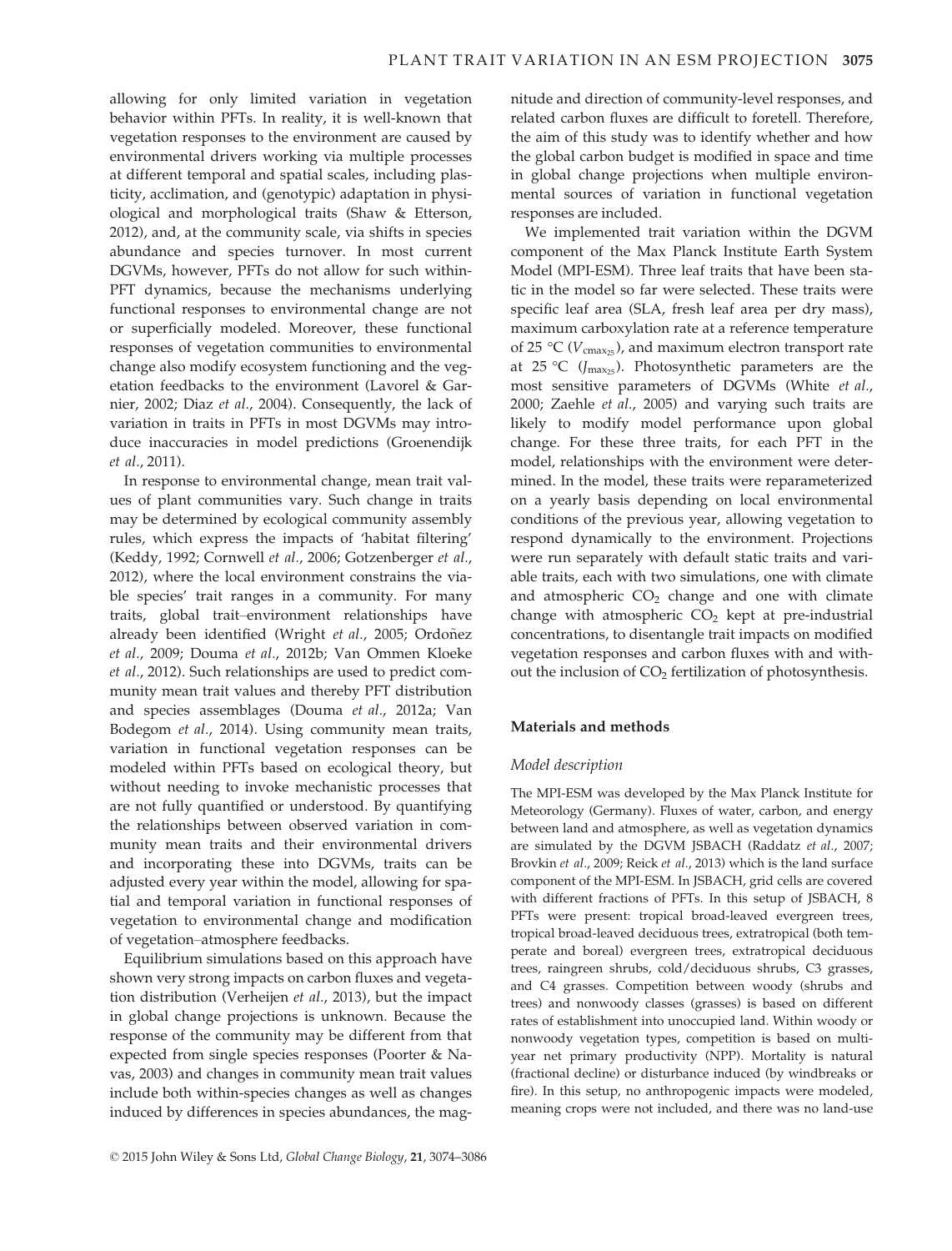change. The setup did not include a nitrogen cycle either as this was not available for this coupled model setup at the time of the simulations.

Based on the availability of georeferenced observational trait data, needed to determine the relationships between traits and environmental conditions, three originally PFT-specific parameters could be selected to vary: SLA  $(m^2 \text{ kg}^{-1}$  carbon),  $V_{\text{cmax}_{25}}$  (µmol m<sup>-2</sup> s<sup>-1</sup>), and J<sub>max<sub>25</sub> (µmol m<sup>-2</sup> s<sup>-1</sup>).</sub> Although in the simulation with trait variation spatial and temporal variation in these traits occurred, the functional roles of the traits remained the same as in the default simulations. For an elaborate description of these functional roles of these traits in JSBACH, see Verheijen et al. (2013) and its supplementary material. In short,  $V_{\text{cmax}_{25}}$  and  $J_{\text{max}_{25}}$  are reference values used in the photosynthesis routine [based on Farquhar (1988) and Farquhar et al. (1980) for C3 plants and Collatz *et al.* (1992) for C4 plants] to calculate  $V_{\text{cmax}}$  and  $I_{\text{max}}$  at ambient temperatures and subsequently actual carboxylation and electron transport rate. Leaf carbon assimilation (A) is then determined by the lower value of the actual carboxylation and electron transport rate minus leaf maintenance (dark) respiration  $(R_d)$ . Ambient  $R_d$  is derived from  $R_d$  at a reference temperature of 25 °C ( $R_{d,25}$ ), which is a constant fraction of  $V_{\text{cmax}_{25}}$ .

Gross primary productivity (GPP) is obtained when A is scaled to the canopy by the leaf area index (LAI). NPP is GPP minus whole plant maintenance respiration  $(R_{\rm mv}$  which scales up from leaf  $R_d$ ) and growth respiration ( $R_g$ , which is a fixed portion of GPP-Rm). Within a PFT, NPP is divided in fixed fractions over different carbon pools: aboveground and belowground 'green' (resource acquisition) pools (leaves and fine roots), wood pools, reserve pools, and root exudates. SLA plays no role in determining LAI, but controls, together with LAI, the maximum quantity of carbon in the green pool and the optimal quantity of carbon in the reserve pool, thus codetermining the flow of carbon to the litter pools via modification of carbon allocation dynamics. As a result, SLA is only marginally related to productivity (by determining the maximum amount of carbon that can be allocated) and is completely decoupled from phenology. As a consequence, the role of SLA on carbon fluxes is therefore limited compared to that of  $V_{\text{cmax}_{25}}$  and  $J_{\text{max}_{25}}$  (see, for a more detailed discussion, Verheijen et al., 2013).

The default model has been benchmarked against contemporary conditions (Brovkin et al., 2013; Dalmonech & Zaehle, 2013). Verheijen et al. (2013) discussed the contemporary performance of the model when trait variation is included; GPP in the tropics was higher than in the default model, but it performed similarly well or better with respect to vegetation distribution and carbon pools.

#### Selected data and trait–environment relationships

The selected trait and climate data and the majority of the methods applied for determining the trait–environment relationships are described in detail in Verheijen et al. (2013). Briefly, data for SLA,  $V_{\text{cmax}_{25}}$ , and  $J_{\text{max}_{25}}$  were obtained from the TRY database (Kattge et al., 2011), supplemented with SLA data from Van Bodegom et al. (2012) and  $V_{\text{cmax}_{25}}$  and  $J_{\text{max}_{25}}$  data from Domingues et al. (2010) (Table 1). For C4 grasses, PEP carboxylase  $CO_2$  specificity (PEP, mmol m<sup>-2</sup> s<sup>-1</sup>) instead of  $J_{\text{max}_{25}}$  was modeled. For this PFT, PEP and  $V_{\text{cmax}_{25}}$ data were very limited; therefore, these traits were estimated based on leaf nitrogen data from the TRY database and equations from Simioni et al. (2004). Every trait observation was assigned to a JSBACH PFT based on information about growth form, leaf habit, photosynthetic pathway, and occurrence in a climatic region of the Köppen-Geiger classification (Kottek et al., 2006). Community mean trait values were calculated for each PFT, weighted by square root of the number of observations per community. For SLA, this resulted in 1052 PFT-specific entries (12 394 observations over 2869 species), 70 entries for  $V_{\text{cmax}_{25}}$  (761 observations over 129 species), and 56 entries for  $J_{\text{max}_{25}}$  (402 observations over 108 species).

To define trait–environment relationships, community mean trait values were related to a set of environmental drivers. For each PFT, multiple linear regression was applied to combinations of climatic variables. For  $CO<sub>2</sub>$ , a separate regression was determined, because the response of plants to  $CO<sub>2</sub>$ concentrations other than ambient atmospheric  $CO<sub>2</sub>$  could only be derived from  $CO<sub>2</sub>$  enrichment experiments. As a consequence, the established trait–environment relationships are composite regressions.

Most climate data were taken from 10-min gridded datasets from the Climatic Research Unit (CRU) (New et al., 2002), including mean annual precipitation (MAP, mm  $\text{yr}^{-1}$ ), mean

Table 1 References of selected trait data

| 11 ail                 | <i>ICICICILC</i>                                                                                                                                                                                                                                               |
|------------------------|----------------------------------------------------------------------------------------------------------------------------------------------------------------------------------------------------------------------------------------------------------------|
| <b>SLA</b>             | Ackerly & Cornwell (2007), Bahn et al. (1999), Cavender-Bares et al. (2006), Cornelissen et al. (2003, 2004), Cornwell et al.<br>(2006), Fyllas et al. (2009), Garnier et al. (2007), Kattge et al. (2009, 2011), Kleyer et al. (2008), Kurokawa & Nakashizuka |
|                        | (2008), H. Kurokawa (unpublished data), Laughlin et al. (2010), M.R. Leishman (unpublished data), Louault et al. (2005),                                                                                                                                       |
|                        | Medlyn et al. (1999), Niinemets (1999, 2001), Ogaya & Peñuelas (2007, 2008), Ordoñez et al. (2010), Patino et al. (2012),                                                                                                                                      |
|                        | Pyankov et al. (1999), Reich et al. (2008, 2009), Shipley (1995), Shipley & Vu (2002), N.A. Soudzilovskaia (unpublished<br>data), Swaine (2007), Van Bodegom et al. (2012), P.M. van Bodegom (unpublished data), Vile et al. (2006), E. Weiher                 |
|                        | (unpublished data), Wohlfahrt et al. (1999) and Wright et al. (2004, 2006)                                                                                                                                                                                     |
| $V_{\text{cmax}_{25}}$ | Domingues et al. (2010), Kattge et al. (2009) and Niinemets (1999, 2001)                                                                                                                                                                                       |
| $J_{\max_{25}}$        | Domingues et al. (2010) and Kattge et al. (2009)                                                                                                                                                                                                               |
|                        |                                                                                                                                                                                                                                                                |

SLA, specific leaf area.

Trait Reference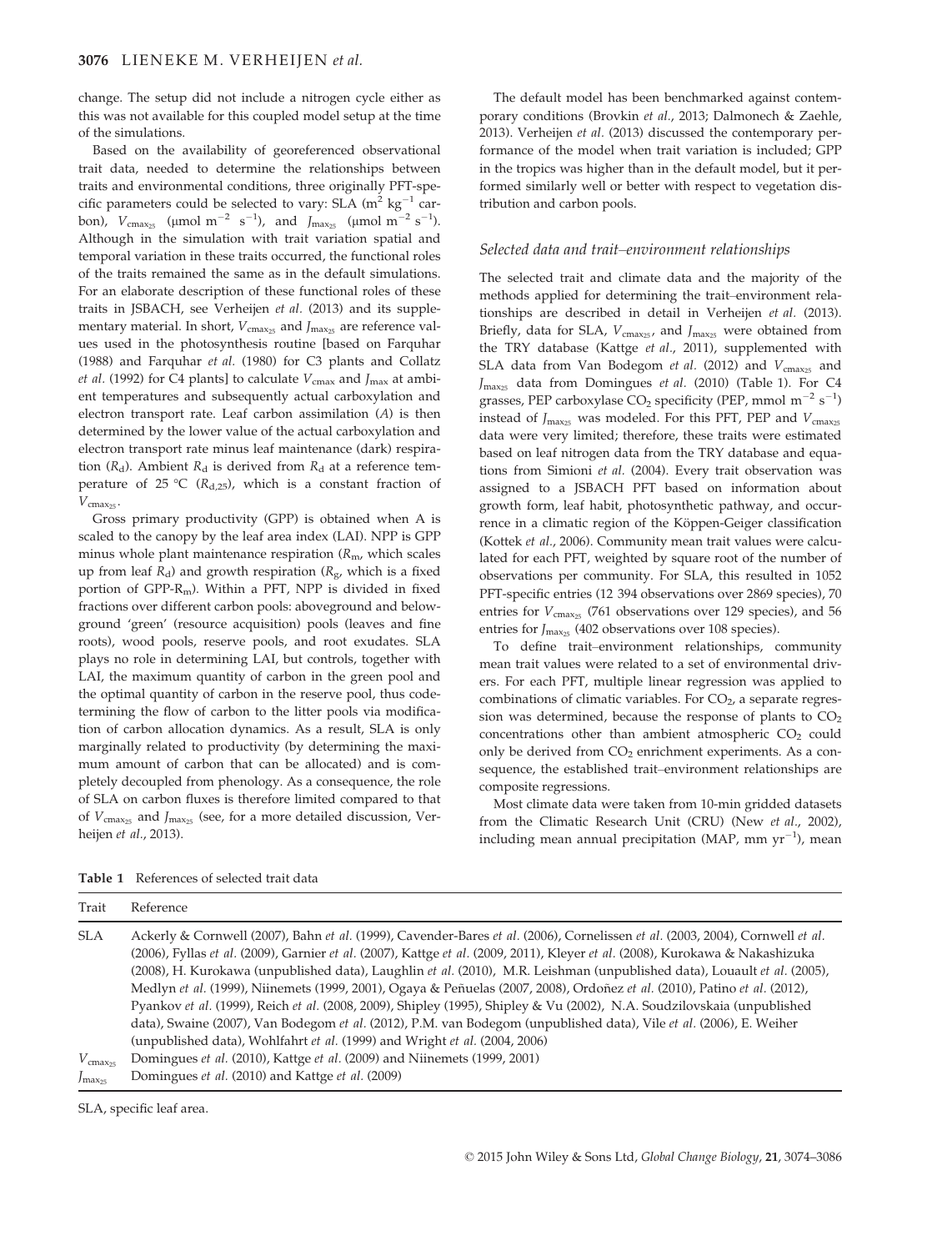annual relative humidity (Reh, %), mean annual temperature (MAT, °C), and mean temperature of coldest and warmest month (Tmin and Tmax, °C). In addition, annual soil moisture estimates (SoilMoist,  $m^3$   $m^{-3}$  for 1 meter depth) were taken from a 15-min gridded datasets based on remotely sensed data (Miralles et al., 2011) and mean annual net shortwave radiation (NSWR, W  $m^{-2}$ ) was calculated on a 30-min resolution following Allen et al. (1998) and based on CRU data on percentage sunshine.

These climatic variables were coupled to the PFT-specific trait means via georeferences. With the currently available metadata in TRY, it was not possible to link traits to the environmental conditions of the year the traits were measured. Instead, the mean of traits measured at different years was taken, assuming that they represented an 'average' year. All possible relationships were tested by multiple linear regression (including interactions). After checking for significance and colinearity of the environmental drivers and residual distribution, regressions with the highest  $R^2_{\text{adjusted}}$  were selected. Due to the low number of entries for the two tropical tree PFTs and the two shrub PFTs, data were combined, resulting in two instead of four regressions for these PFTs. To prevent modeling unrealistic trait values, simulated traits were restrained to a 2.5–97.5% species-level quantile interval. Given that  $V_{\text{cmax}_{25}}$ and  $J_{\text{max}_{25}}$  are strongly correlated (Wullschleger, 1993), PFTspecific confidence intervals for their relationship were applied as an additional constraint.

In contrast to plant responses to climate, which could be based on field data, the response of plants to elevated  $CO<sub>2</sub>$ concentrations could only be determined experimentally. For this, we used meta-analyses of  $CO<sub>2</sub>$  enrichment experiments. Due to the relatively sparse data, some PFTs were grouped. For trees, the elevated  $CO_2$  responses of  $V_{\text{cmax}_25}$  and  $J_{\text{max}_25}$  were derived from the meta-analysis of Medlyn et al. (1999), and for shrubs and C3 grasses from Ainsworth & Rogers (2007). C4 grasses did not show a significant response. For SLA, responses from Poorter et al. (2009) were taken for C3 (woody and nonwoody) plants and C4 plants. Elevated  $CO<sub>2</sub>$  concentrations were approximately 700 ppm in Medlyn et al. (1999), on average 567 ppm in Ainsworth & Rogers (2007) and up to 1000 ppm in Poorter et al. (2009).

For C3 plants, the responses of PFTs to elevated  $CO<sub>2</sub>$ resulted in a decrease in trait values. For  $V_{\text{cmax}_{25}}$ , this reflects a downregulation upon increasing CO<sub>2</sub>, caused by an increased affinity of Rubisco for  $CO<sub>2</sub>$  at the expense of  $O<sub>2</sub>$  affinity at higher internal  $CO<sub>2</sub>$  concentrations (Leakey et al., 2012). In addition, there is less ATP needed for RuBP regeneration, allowing a reduction in  $J_{\text{max}_{25}}$  as well. Longer-term reduction in  $V_{\text{cmax}_{25}}$  is associated with a reduction in leaf nitrogen, which is re-allocated to other plant components to optimize carbon gain and resource use, especially within a nitrogen-limited environment (Ainsworth & Long, 2005; Leakey et al., 2012). In addition, longer-term downregulation of photosynthesis is also associated with an increase in nonstructural carbohydrates like starch (Poorter et al., 2009; Leakey et al., 2012), explaining why SLA might decrease with increasing  $CO<sub>2</sub>$  in C3 plants. In contrast, in C4 grasses, no change in SLA was found, the causes of which remain unclear (Poorter et al., 2009).  $V_{\text{cmax}_{25}}$  and PEP did not show a strong response in C4 grasses, because these grasses have a  $CO<sub>2</sub>$ -concentrating mechanism leading to  $CO<sub>2</sub>$  saturation rather independent from atmospheric CO<sub>2</sub> concentrations (Poorter & Navas, 2003). However, they can still benefit from higher atmospheric CO<sub>2</sub> by an increased water-use efficiency via reduced stomatal conductance (Ainsworth & Rogers, 2007).

The different regressions for  $CO<sub>2</sub>$  and the climatic variables were combined (see Data S1 for a description of the regressions) and implemented in JSBACH. Trait values were calculated at the beginning of each simulated year, to allow simulation of trait values for the coming year based on the mean annual environmental conditions of the previous year for each PFT in each grid cell.

## Experimental design

Four simulation experiments were carried out: two simulations with the default setup with the original default fixed trait values (DEF) and two including environment-driven variation in traits (VARTR). For each setup, one simulation with climate and atmospheric  $CO<sub>2</sub>$  changes was run, allowing for  $CO<sub>2</sub>$  fertilization effects on photosynthesis (called +fert) and one simulation with climate change but without  $CO<sub>2</sub>$  fertilization (called  $-$ fert), by keeping atmospheric  $CO<sub>2</sub>$  fixed at pre-industrial concentrations (atmospheric  $CO<sub>2</sub>$  set at 284.7 ppm, approximately year 1850). In contrast to the DEF simulations, in both VARTR simulations, environmental change played an additional role in varying traits, although in VARTR-fert, the effect of  $CO<sub>2</sub>$  on traits was constant over the years because  $CO<sub>2</sub>$  was kept constant. With these simulations, interactions between trait variation and climate change  $(-fert)$  and the combined effects of both climate change and  $CO<sub>2</sub>$  fertilization (+fert) on carbon fluxes could be investigated.

Simulations were performed with the MPI-ESM at a land resolution of 1.875° (T63). Climate was internally simulated by the atmosphere model ECHAM6 (Stevens et al., 2013) and fluxes between land and atmosphere and vegetation dynamics by JSBACH. Seasonal sea surface temperatures and sea ice were prescribed and taken from simulations by fully coupled historical runs (1850–2004) and projections (2004–2100) from the C5MIP model intercomparison project following the RCP8.5 scenario (Van Vuuren et al., 2011). The same input of ozone, aerosols, and radiative forcing as in the C5MIP project was used, see Giorgetta et al. (2013) for an overview and description of sources. Only natural vegetation was modeled, and therefore, anthropogenic greenhouse gas emissions  $(CO<sub>2</sub>)$ N2O, CH4 and CFCs) were prescribed, following the RCP8.5 scenario as well, which implies a steady increase in atmospheric  $CO<sub>2</sub>$  to 925.9 ppm around 2100. The consequence of this prescribed atmospheric  $CO<sub>2</sub>$  increase was that carbon feedbacks were not accounted for in the model.

Default simulations and simulations with variation in traits in PFTs had their own model initialization. For each model setup, the coupled JSBACH/ECHAM5 model was run until quasi-equilibrium (for the vegetation) for 250 years in the preindustrial climate by repeating 30 years of seasonal sea surface temperatures and sea ice forcing and running vegetation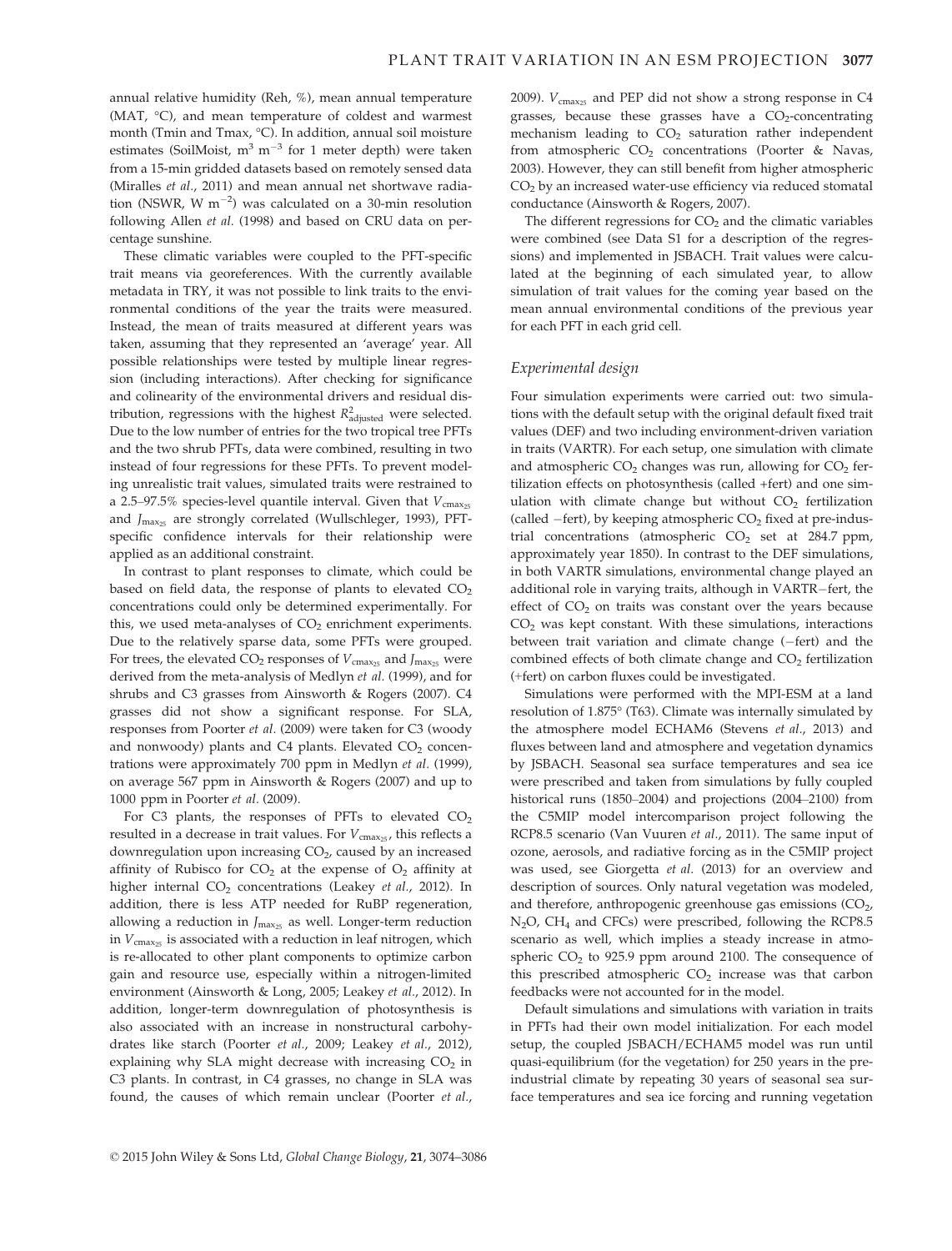dynamics in an accelerated mode (where vegetation responses were simulated 3 times within each year). The last 30 years of this spin-up were used to drive the carbon balance model of JSBACH for 1500 years to get the soil carbon pools into equilibrium. Then the model was restarted with the equilibrated carbon pools and run for another 200 years (with vegetation dynamics in a normal mode) to get vegetation in equilibrium. The two different spin-ups were used to start the historical run and projections of the +fert and  $-$ fert simulations (i.e. DEF+fert and DEF-fert and VARTR+fert and VARTR-fert). This means the DEF and VARTR simulations had different initial climate and vegetation properties and carbon stocks, but +fert and -fert for either the DEF or the VARTR setup did not.

Simulations were performed till 2100 with  $CO<sub>2</sub>$  concentrations increasing up to ~925 ppm. For SLA, these concentrations fell within the calibration range of the meta-analysis, but maximum  $CO<sub>2</sub>$  concentrations in the meta-analyses used to determine  $V_{\text{cmax}_{25}}$  and  $J_{\text{max}_{25}}$  responses to  $CO_2$  were on average lower. As a consequence, CO<sub>2</sub> concentrations were outside the calibration range for grasses and shrubs for these traits from 2055 onward (i.e. above 567 ppm) and for trees from about 2073 onward (700 ppm). This means that results should be interpreted with care from 2055 onward, and especially the last quarter of the century should be considered speculative.

#### Results

#### Contemporary estimates of carbon budgets

The land carbon exchange, or net ecosystem exchange (NEE), of the variable traits simulation with both climate change and  $CO<sub>2</sub>$  fertilization effects (VARTR+ fert) predicted a land carbon uptake in the 1980s, 1990s, and 2000s (Table 2, positive values mean land carbon uptake). These predictions fell within the 90% confidence interval of the global land carbon budget of the 1990s and 2000s, as estimated by the IPCC 2013 assessment (Ciais et al., 2013), whereas the default simulation (DEF+fert) only fell within the 1990s range. VARTR+fert

Table 2 Comparison of simulated global land carbon budgets (positive values mean land carbon uptake) with the estimates from the IPCC 2013 report (Ciais et al., 2013). Carbon in Pg C  $yr^{-1}$ , in brackets the 90% confidence interval

|                  | 1980s                | 1990 <sub>s</sub>    | 2000 <sub>s</sub>    |
|------------------|----------------------|----------------------|----------------------|
|                  | $Pg \, C \, yr^{-1}$ | $Pg \, C \, yr^{-1}$ | $Pg \, C \, yr^{-1}$ |
| <b>IPCC 2013</b> | $1.5(0.4-2.6)$       | $2.6(1.4-3.8)$       | 2.6(1.4–3.8)         |
| Residual Land    |                      |                      |                      |
| Sink             |                      |                      |                      |
| $DEF + fert$     | 3.05                 | 3.21                 | 3.98                 |
| VARTR+fert       | 2.89                 | 2.4                  | 3.49                 |
| DEF+fert         | $-0.94$              | $-0.55$              | $-1.29$              |
| VARTR-fert       | $-0.43$              | $-1.11$              | $-1.00$              |

DEF, default fixed trait values.

had a lower NEE and was closer to the mean estimate than DEF+fert for either the 1980s, 1990s, or 2000s. Either simulation with climate change but without  $CO<sub>2</sub>$  fertilization effects (DEF-fert and VARTR-fert) predicted a land carbon release for each of the contemporary time periods.

## Projected global NEE

Both simulations with climate change and  $CO<sub>2</sub>$  fertilization effects (DEF+fert and VARTR+fert) showed an increase in land carbon initially (Fig. 1), but NEE started to level off toward 2050 and showed a steady decline in NEE in the second half of the 21st century. Compared to the DEF+fert simulation, land in the VARTR+fert simulation was a weaker carbon sink (see also carbon pools in Fig. S1). Projected NEE was on average 2.1 Pg C  $yr^{-1}$  lower in the second and third quarters of the 21st century and 2.7 Pg C  $yr^{-1}$  lower in the last quarter, which means, respectively, 33.0, 36.2, and 69.9% less carbon sequestration in VARTR+fert than in DEF+fert in these periods.

In the -fert simulations (DEF-fert and VARTRfert), the lack of  $CO<sub>2</sub>$  fertilization on photosynthesis resulted in a steady weakening of the land carbon sink over time, because the increase in both autotrophic (Ra) and heterotrophic (Rh) respiration due to higher temperatures was not compensated by an increase in GPP, like in the +fert simulations (see Fig. S2 for separate fluxes). Land in the VARTR-fert was a stronger carbon source than in DEF-fert, although differences were smaller than between +fert simulations. NEE in VARTR-fert was 0.3 Pg C  $yr^{-1}$  lower (more negative) in the 2nd quarter and 1.0 Pg C  $yr^{-1}$  lower in both the 3rd and 4th quarter of the 21st century, which represented an increase in the carbon source of 11.1,  $28.8$ , and  $21.7\%$ , respectively, compared to DEF-fert.



Fig. 1 Global net ecosystem exchange (10-year running mean in Pg C  $yr^{-1}$ ). Positive values mean land carbon uptake.

© 2015 John Wiley & Sons Ltd, Global Change Biology, 21, 3074–3086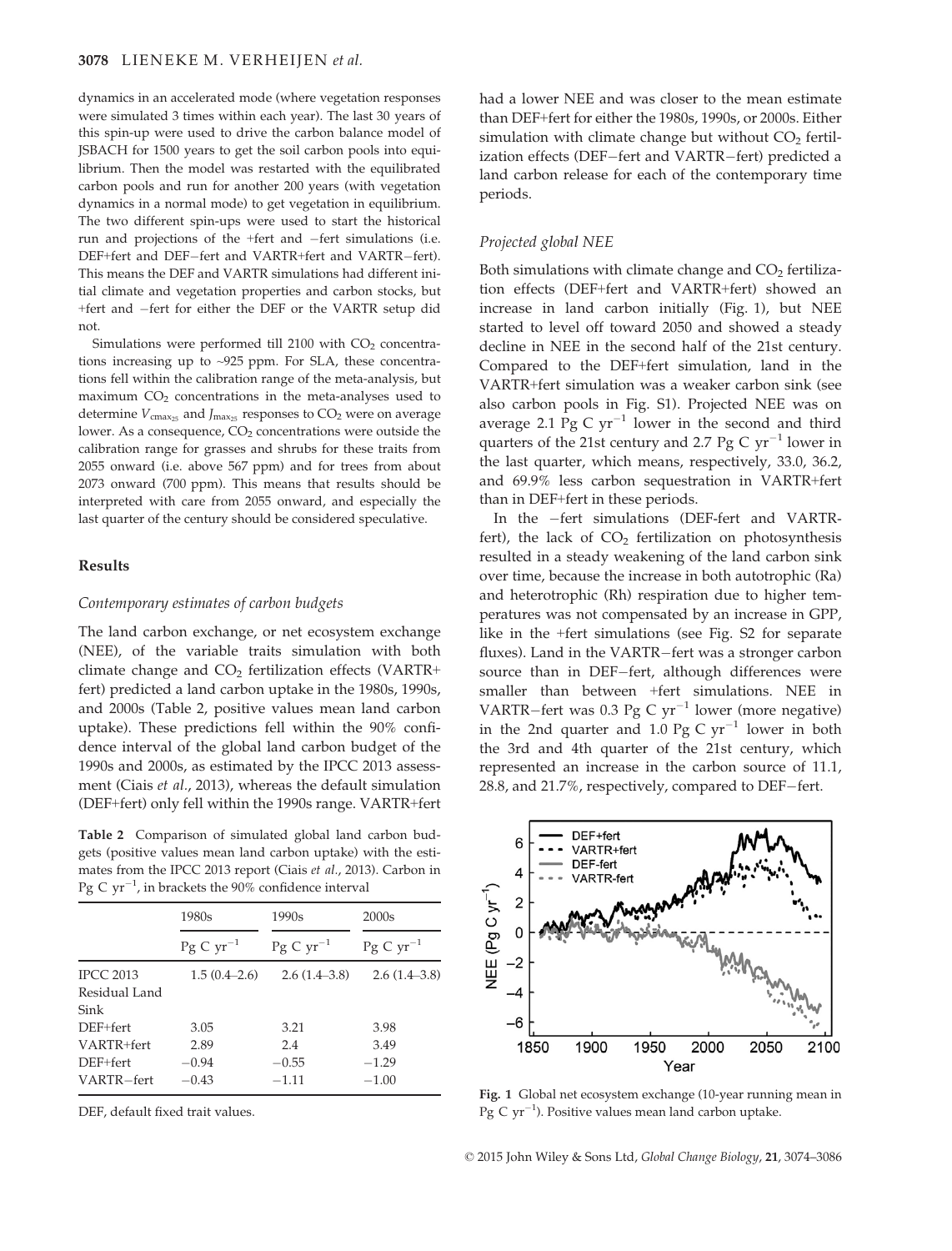

**Fig. 2** Latitudinal gradients of (10-year mean) average net ecosystem exchange (kg C m<sup>-2</sup> yr<sup>-1</sup>), with global standard deviations (bottom horizontal lines): (a) 1851, (b) 2000, (c) 2050, and (d) 2100. Legend as in Fig. 1. Horizontal dashed lines denote the Tropic of Cancer and Capricorn.

In VARTR, NEE differences between the (combined) effects of  $CO<sub>2</sub>$  fertilization (+fert) and climate change vs. climate change alone  $(-$ fert) were 1.8, 1.0, and 1.7 Pg C  $yr^{-1}$  less in the last 3 quarters of the 21st century compared to differences between +fert and -fert in DEF. This means that by including trait variation, the (combined) effects of  $CO<sub>2</sub>$  fertilization and climate change on the global carbon sink and source patterns were modified as well.

## Latitudinal changes in NEE

Latitudinal NEE (Fig. 2) clarifies which areas contributed most to the changes in global NEE. For the contemporary climate, differences across latitudes and among simulations were small. However, over time, differences in latitudinal NEE between simulations became more profound, both in the amount of carbon sequestered or released and in the spatial distribution. In addition, global variability in NEE increased over time and was larger in VARTR than in DEF simulations (compare standard deviations in Fig. 2). From around 2050, NEE of the tropics (defined as area between the Tropic of Cancer and Tropic of Capricorn) started to diverge more strongly from NEE at the mid- and high latitudes (i.e. temperate, boreal, and arctic areas in the northern hemisphere) in VARTR simulations compared to the DEF simulations. This divergence was caused both by a stronger increase in carbon sequestration in the mid- and high latitudes and a stronger carbon release in the tropical areas in the VARTR simulations.

#### Latitudinal changes in traits

In general, latitudinal gradients of mean trait values averaged over all PFTs (and weighted by fractional cover of a PFT in a grid cell) showed a decreasing trend over time in VARTR+fert (Fig. 3), but in VARTR-fert, traits changed less and even increased in some areas (e.g. above 50°N). In contrast, in both DEF simulations, shifts in traits were small, because weighted mean trait values in grid cells could only change with shifts in PFT cover. In all simulations,  $V_{\text{cmax}_{25}}$  and  $J_{\text{max}_{25}}$  were clearly lower in the tropics than at mid- and high latitudes, due to more favorable environmental conditions (e.g. higher temperatures and a longer growing season).

Variation in traits was induced by both changes in climatic drivers and  $CO<sub>2</sub>$  in VARTR+fert. By removing the CO<sub>2</sub>-induced variation from the VARTR+fert trait values, trait changes over time (left to right panels) caused by climatic variables alone (blue line in Fig. 3) could be investigated. In addition, the difference between trait values based on all environmental drivers (black dashed line) and climatic drivers alone (blue line) reflects the amount of change induced by elevated  $CO<sub>2</sub>$ .

Climate-induced variation in PFT-averaged trait values resulted in trait patterns of VARTR+fert shifting strongly toward those of VARTR-fert (i.e. blue lines and gray dashed lines), where  $CO<sub>2</sub>$  did not affect vegetation and traits thus varied in response to climate only. Trait values, however, did not completely overlap, reflecting trait-induced differences in climate and vegetation cover among the VARTR simulations. These climate-induced changes could both increase or decrease over time, depending on the dominant PFT (see also Fig. S3 for PFT-specific trait responses over time). In contrast, including the response of  $CO<sub>2</sub>$ always resulted in a decrease in trait values (expect for SLA for C4 grasses). The net changes in traits depended on both the amount and direction of change induced by both climatic variables and  $CO<sub>2</sub>$ , which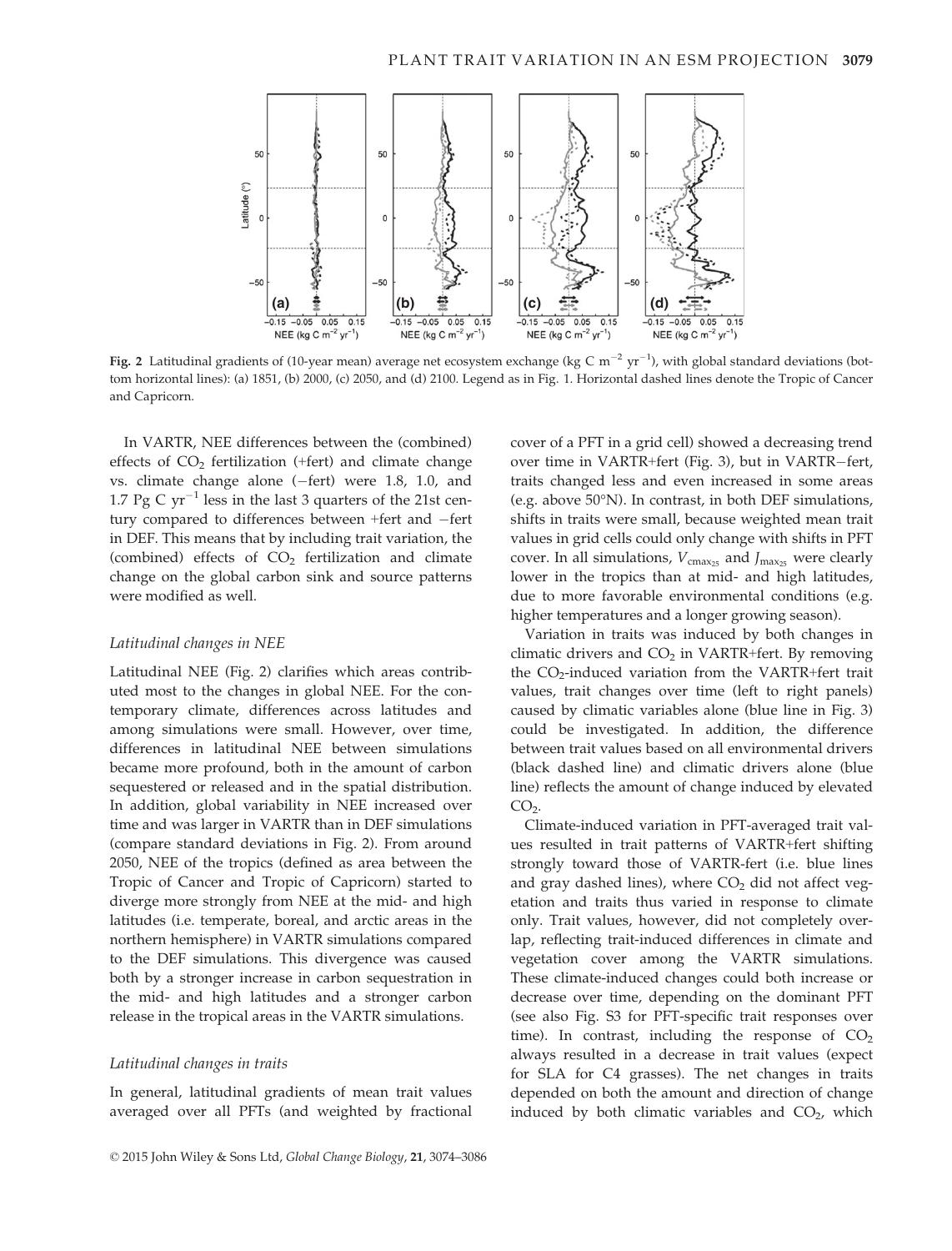

Fig. 3 Latitudinal gradients of (10-year mean) trait values, weighted by fractional plant functional types (PFT) cover: (a, e, i) 1851, (b,f, j) 2000, (c,g,k) 2050, and (d,h,l) 2100. Upper row, specific leaf area (SLA) (kg m $^{-2}$ ); middle row, V $_{\rm cmax_25}$  (µmol m $^{-2}$  s $^{-1}$ ); and lower row,  $J_{\rm max_{25}}$  (µmol m $^{-2}$  s $^{-1}$ , without C4 grasses). Legend as in Fig. 1. In addition, blue line: VARTR+fert without CO<sub>2</sub> response. Horizontal dashed lines denote the Tropic of Cancer and Capricorn. Note that in 1851, trait values within default fixed trait values (DEF) and VARTR overlap initially and therefore some simulations seem absent.

varied between PFTs (Fig. S3). The relative contribution of  $CO<sub>2</sub>$  and climate to variation in traits was therefore also PFT dependent.

## Latitudinal changes in fluxes

In the DEF+fert simulation, GPP steadily increased over time in mid- and high latitudes as well as the tropics, whereas in VARTR+fert, GPP started already to decline in the equatorial tropics in the 2nd quarter of the 21st century. Changes in traits affected GPP, but productivity in the +fert simulations was mostly determined by direct  $CO<sub>2</sub>$  fertilization effects, because GPP still increased even when  $V_{\text{cmax}_{25}}$  and  $J_{\text{max}_{25}}$ decreased (compare Figs 3 and 4). In most cases, when  $V_{\text{cmax}_{25}}$  and  $J_{\text{max}_{25}}$  dropped below values as prevailing in DEF+fert, this resulted in a lower GPP in VARTR+fert as well.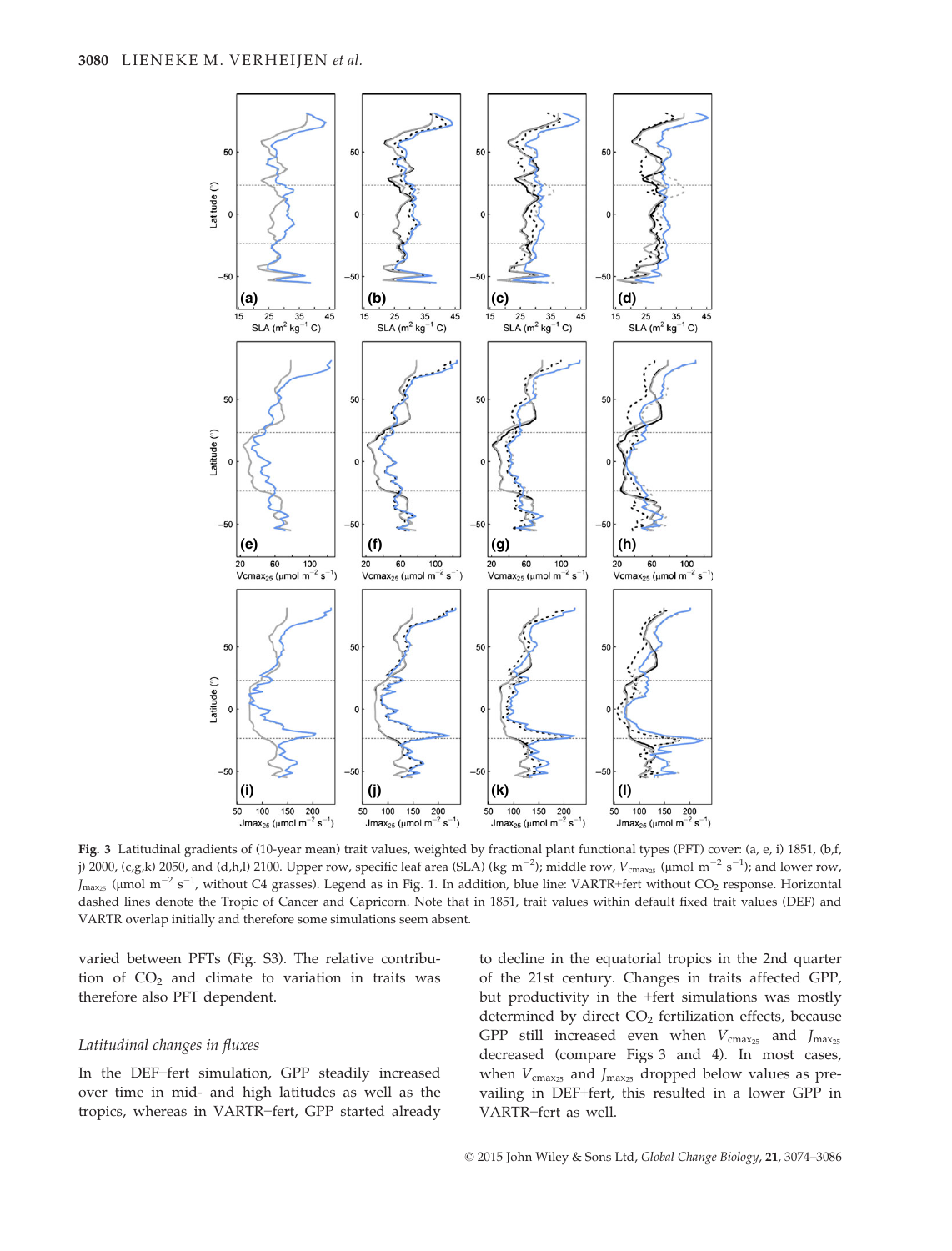

**Fig. 4** Latitudinal gradients of (10-year mean) average annual gross primary productivity (GPP) (kg C m<sup>-2</sup> yr<sup>-1</sup>): (a) 1851, (b) 2000, (c) 2050, and (d) 2100. Legend as in Fig. 1. Horizontal dashed lines denote the Tropic of Cancer and Capricorn.

Overall, the NPP : GPP ratio (Fig. 5) was lower for all simulations in the tropics compared to the high latitudes, because higher temperatures enhance respiration in the tropics (Raddatz et al., 2007). Changes in this ratio were caused by direct CO<sub>2</sub> fertilization effects and temperature effects on GPP and temperature effects on Ra. Changes in  $V_{\text{cmax}_{25}}$  and  $J_{\text{max}_{25}}$  modified this ratio additionally, making it difficult to disentangle the relative contribution of each variable. Over time, the areas in the mid- and high latitudes where the NPP : GPP ratio was higher in VARTR+fert than in DEF+fert increased over time, indicating relatively lower respirational costs in VARTR+fert. Even though GPP was equal to or lower than in DEF+fert, this resulted in higher NEE in large parts of these regions from around 2050 onward in VARTR+fert. In contrast, in the tropics, the NPP : GPP ratio was almost always lower (meaning relatively higher respirational losses) in VARTR+fert, independent of whether GPP was lower or higher than in DEF+fert. Over time, Rh became slightly lower (Fig. S4) in VARTR+fert, but this could not compensate for the lower carbon use efficiency, and NEE dropped to negative values around 2050.

In the  $-$ fert simulations, these dynamics of fluxes and traits resulted in similar differences: a somewhat higher NEE for VARTR-fert at higher latitudes and lower NEE in the tropics compared to DEF-fert.

## Discussion

## Implications of trait variation for global and regional responses in carbon fluxes

In this study, we implemented trait variation within PFTs based on observed trait–environment relationships, allowing for variation in functional responses to changes in the environment within PFTs. This approach is a logical next step from using PFTs with static



Fig. 5 Latitudinal gradients of (10-year mean) NPP : GPP ratios: (a) 1851, (b) 2000, (c) 2050, and (d) 2100. To prevent numeric artefacts, areas where gross primary productivity (GPP) is <0.05 are left out. Legend as in Fig. 1. Horizontal dashed lines denote the Tropic of Cancer and Capricorn.

© 2015 John Wiley & Sons Ltd, Global Change Biology, 21, 3074–3086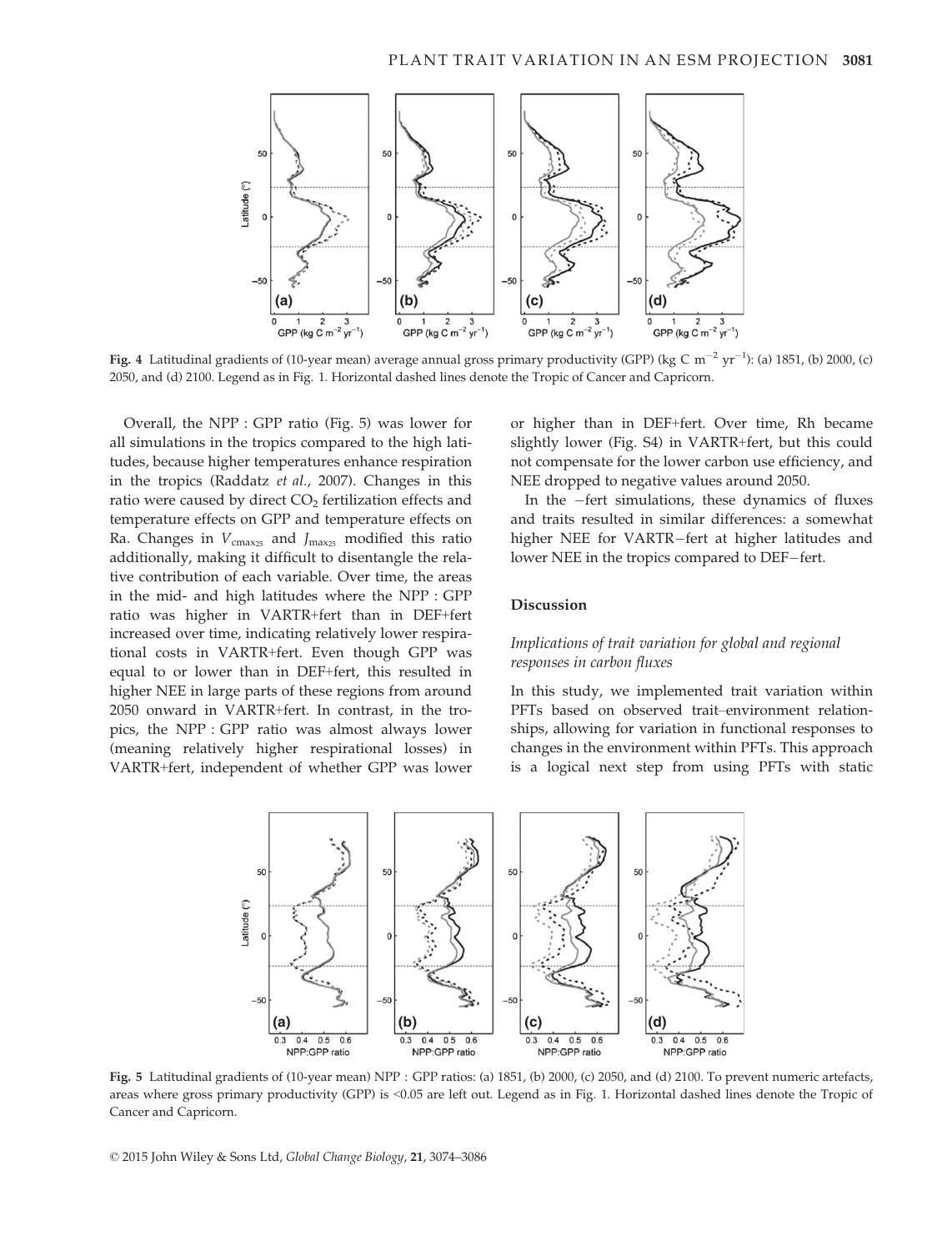properties, which hampers the modeling of more dynamic functional vegetation responses (Kattge et al., 2011; Van Bodegom et al., 2012; Pavlick et al., 2013). Allowing for a more realistic functional response of vegetation to environmental change by including trait variation allowed for better estimates of contemporary global land carbon uptake (Table 2) and altered global and regional source–sink patterns of carbon.

Even though the direct  $CO<sub>2</sub>$  fertilization effect on GPP was more profound than the effect of trait variation on GPP (compare the change over time in GPP in VARTR+fert and VARTR-fert simulations), changes in traits modified GPP and affected NEE. This resulted in a lower NEE in VARTR+fert compared to DEF+fert of on average 2.1 Pg C  $yr^{-1}$  between 2026 and 2075 and about 2.7 Pg C  $yr^{-1}$  in the final quarter of the 21st century, although this last projection remains rather uncertain due to extrapolation of trait responses to elevation CO2 beyond the calibration range. Regionally, however, NEE also increased, particularly at the mid- and high latitudes. The strong reduction in NEE in VARTR+fert can mostly be attributed to the tropics, where predictions are relatively uncertain, as data availability for the calibration of trait–environment relationships was limited (see Materials and Methods section). The robustness of this outcome thus needs to be evaluated in future studies.

The actual effects of traits on model performance are difficult to pinpoint due to the different pathways by which variation in traits can cascade through the model. Changes in traits drive changes in GPP ( $V_{\text{cmax}_{25}}$ and  $J_{\text{max}_{25}}$ ),  $R_a$  ( $V_{\text{cmax}_{25}}$ , via  $R_{d,25}$ ) and carbon storage (SLA), and consequently modify carbon use efficiency via the NPP : GPP ratio. Moreover, the effects of changes in traits do not only work via modification in vegetation carbon fluxes, but also indirectly through effects on vegetation distribution (via NPP-induced shifts in competitive advantage), Rh (via litter quality and quantity), and feedbacks to climate (e.g. via changes in productivity or vegetation distribution, see Verheijen et al., 2013). These multiple pathways via which trait effects the carbon cycle can cascade through the system are probably the main cause for the modification of functional vegetation responses by variable traits to be strongly region dependent.

In addition, trait effects on vegetation and fluxes are not easy to disentangle from direct effects of changes in climate or  $CO<sub>2</sub>$  fertilization effects. However, by comparing differences between DEF+fert and DEF–fert with differences between VARTR+fert and **VARTR+fert** VARTR-fert, it was possible to identify to which extent trait variation affected the (combined) effects of climate change and  $CO<sub>2</sub>$  fertilization (+fert simulations) on global carbon sequestration compared to climate change effects alone  $(-$  fert simulations). Globally, this effect of variable traits (comparing  $+$ fert to  $-$ fert simulations) was substantial and dampened global carbon sequestration by on average 1.8 Pg C  $yr^{-1}$  in the 2nd quarter and 1.0 Pg C  $yr^{-1}$  and 1.7 Pg C  $yr^{-1}$  in the third and fourth quarter of the 21st century in VARTR compared to DEF. While the relative contribution of  $CO<sub>2</sub>$  and climatic variables to variation in traits differed per PFT,  $CO<sub>2</sub>$ -induced trait responses consistently resulted in a decrease in global PFT-averaged trait values. In particular, for  $V_{\text{cmax}_{25}}$  and  $J_{\text{max}_{25}}$ , this resulted in lower trait values and productivity, dampening the effect of  $CO<sub>2</sub>$ fertilization on photosynthesis, and resulting in smaller differences between +fert and -fert in VARTR than in DEF.

Together, these results suggest that our model, but potentially other ESMs as well, currently overestimates projected land carbon uptake, which implies more  $CO<sub>2</sub>$ than expected will stay airborne at the end of the 21st century.

#### Challenges for including trait variation in DGVMs

Due to gaps in current knowledge and available data, some uncertainties concerning the trait–environment relationships as applied in the current approach remain to be resolved. For some PFTs, the number of trait data was limited, and in some cases, the fraction of trait variance explained by environmental drivers was low (see Data S1). However, the established trait–environment relationships are based on community mean traits and thus less prone to biases caused by large differences in the number of observations for individual species.

In addition, the incorporated relationships are based on spatial patterns in trait–environment relations and subsequently applied to predict future temporal patterns in trait variation. The applicability of such relationships under future climate is uncertain, because i. acclimation and adaptation processes may affect trait– environment relationships, ii. prevailing vegetation may lag in its response (Chapin & Starfield, 1997) or may not respond in similar ways to imposed environmental changes as the responses inferred from community mean trait–environment relationships, and iii. the combination of future climate, atmospheric chemistry, and soil properties may lead to novel abiotic regimes and ecosystem types that cannot easily be predicted from knowledge about the present or past (Chapin & Starfield, 1997; Reu et al., 2014).

Concerning the first point, the importance of and variation in trait acclimation and adaptation to environmental change are currently largely unknown at a global scale and can therefore not yet be quantitatively incorporated in DGVMs. For example, long-term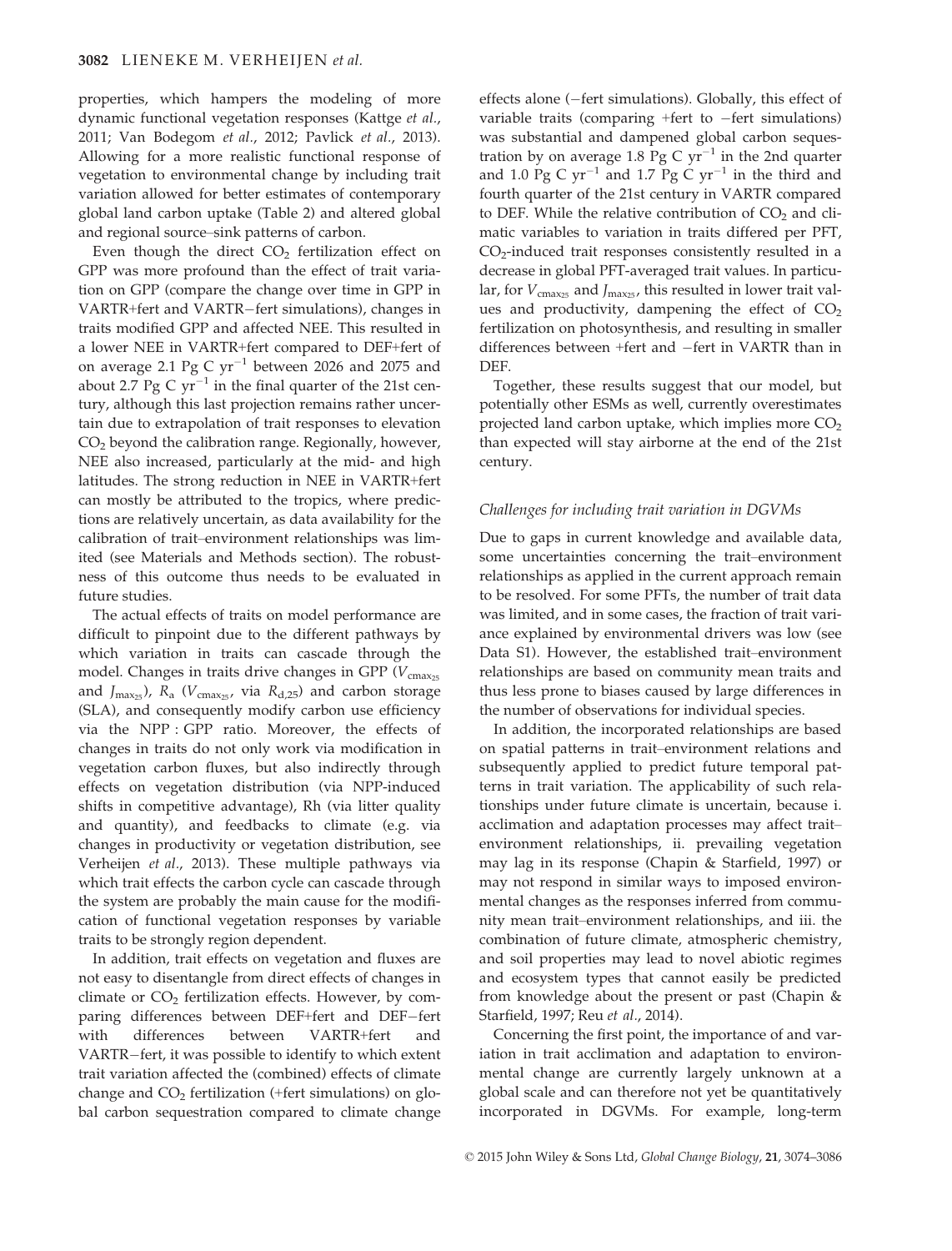temperature and  $CO<sub>2</sub>$  acclimation of photosynthesis and temperature acclimation of respiration are lacking in most global models (Smith & Dukes, 2013). In our model, vegetation acclimation and adaptation to elevated  $CO<sub>2</sub>$  are based on measured PFT-specific responses, but measurements on vegetation responses to long-term CO<sub>2</sub> enrichment treatments with very high concentrations of  $CO<sub>2</sub>$  are still relatively scarce. Trait responses to environmental changes might be modified by interactions between  $CO<sub>2</sub>$  and other environmental drivers, whereas our trait–environment regressions are composite additive regressions. However, long-term studies (spanning several growing seasons) investigating such interactions on plant performance are still limited, and interactions do not always occur (as, e.g. between CO<sub>2</sub>, temperature, and drought, Kongstad et al., 2012; Arndal et al., 2014) or show idiosyncratic responses (e.g. for the interactive effect between  $CO<sub>2</sub>$ and nitrogen, see Norby & Zak (2011) for an overview). In addition, trait responses to  $CO<sub>2</sub>$  are very likely to change with increasing atmospheric  $CO<sub>2</sub>$  because these trait changes do not stand alone from other physiological processes, such as reductions in stomatal conductance, nitrogen re-allocation, and accumulation of sugars (Leakey et al., 2012), all of which can modulate the response of  $V_{\text{cmax}_{25}}$  and  $J_{\text{max}_{25}}$  to CO<sub>2</sub>. Due to data limitations, however, a more sophisticated modeling of the actual responses of these traits beyond assuming a linear response was currently out of reach. Because of these uncertainties in adaptive and interactive responses, results after 2050 need to be interpreted with care, also because  $V_{\text{cmax}_{25}}$  and  $J_{\text{max}_{25}}$  responses to  $CO_2$ concentrations are outside the range of the meta-analysis for shrubs and grasses from 2055 onward (i.e. above 567 ppm), even though for trees, these responses are still within the calibration range till about 2073 and SLA responses can be extrapolated to the end of the century.

With respect to the second uncertainty, it appears that the observed intra- and interannual variation in LMA (leaf mass per area, inverse of SLA) of oaks and perennial grasses (6-year time span) (Ma et al., 2011) and  $V_{\text{cmax}_{25}}$  in oak and ash (3-year time span) (Grassi et al., 2005) is as strong as the simulated variation in the traits of deciduous trees or C3 grasses over a period of 250 years. This demonstrates the huge amount of variation in leaf traits possible within only a few years and shows the responsiveness of vegetation to changing environmental conditions. Moreover, over a 250-year time period (the length of the simulations), variation in functional vegetation responses of nonwoody vegetation (in much lesser amount in woody vegetation due to longer turnover times) might additionally be driven by genetic adaptation or shifts in species abundance. Thus, although the use of trait–environmental relationships has its limitations for applications in global modeling, its inclusion allows accounting for variation in traits within PFTs within realistic ranges, which have been shown to be very large.

Concerning the last point, moving away from PFTs toward a completely traits-based modeling approach can allow for nonanalogue vegetation types (Van Bodegom et al., 2012; Reu et al., 2014). In our model, we set additional limits on traits to prevent unrealistic trait ranges outside observed ranges. Therefore, we may have conservatively assessed the impacts of potential nonanalogue conditions.

In addition to these uncertainties concerning data availability and knowledge gaps about vegetation responses, the model design also poses limitations on the implementation of trait variation. Plant traits are often correlated, and we accounted for such trade-offs for  $V_{\text{cmax}_{25}}$  and  $J_{\text{max}_{25}}$ . However, well-known trade-offs from the 'leaf economics spectrum' (Wright et al., 2004), for example, between SLA and these photosynthetic traits or leaf life span (LLS), could not be implemented because in JSBACH, phenology is modeled independently from productivity and carbon storage. Hence, in contrast to many DGVMs, in JSBACH, SLA is not linking productivity and LAI. This decoupling of SLA makes trade-offs with photosynthetic traits and LLS less relevant, although in other vegetation models with a more central role for SLA, such trade-offs are necessary. For a more elaborate discussion on this, we refer to Verheijen et al. (2013).

## Toward a more realistic vegetation representation by including an integrated estimate of trait variation

A number of alternative approaches have been developed to realize more (trait) variation in vegetation models, from realizing trait variation as an emergent property based on fundamental trade-offs (Pavlick et al., 2013; Scheiter et al., 2013) to data-driven approaches based on observed species trait values (Fyllas et al., 2014). So far, none of these approaches use integrated estimates of community-level trait variation by linking observational trait data to multiple environmental drivers. Community mean trait responses include both within-species acclimation or adaptation as well as changes in trait values caused by shifts in species abundances as a consequence of competition or environment-induced mortality. Both components need to be considered given that single species responses do not necessarily translate to responses at the community level (Poorter & Navas, 2003). Moreover, the combination of responses also implies that trait responses will not automatically result in biomass increment in a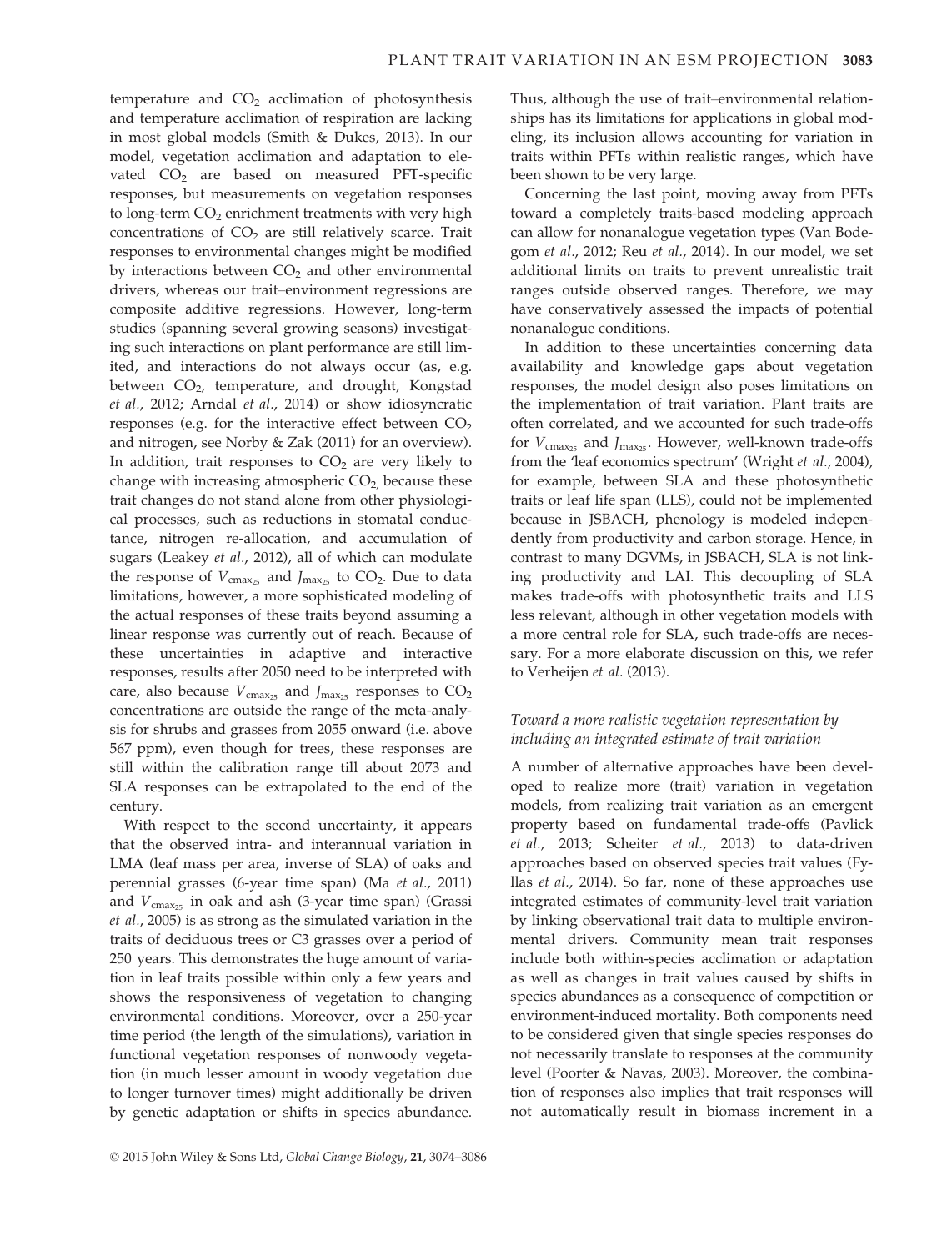community. For example, at the end of the 21st century, there was a drop in the productivity of tropical forests in the VARTR+fert simulation, whereas GPP kept increasing in DEF+fert. This makes it very difficult to predict the direction of change in carbon fluxes a priori.

In addition, by empirically including multiple environmental drivers, various sources of trait variation were captured. Due to model limitations, edaphic drivers such as nitrogen and phosphorus availability or soil age and structure are still lacking. Indirectly though, at least nutrient limitation is partially covered by the inclusion of vegetation responses to elevated  $CO<sub>2</sub>$ , because nutrient limitation may arise when vegetation is exposed to higher  $CO<sub>2</sub>$  for longer time periods (Reich *et al.*, 2006; Norby et al., 2010). This means that in the VARTR+fert simulation, predictions are more conservative than in the DEF simulation (without any nutrients constraints at all), in results are in line with JSBACH simulations with N and P cycling, where projected land carbon uptake is reduced due to lower productivity caused by nutrient limitations (Goll et al., 2012).

Together, with our approach, a more realistic response of vegetation to changing environmental conditions, by allowing for both spatial and temporal trait variation within PFTs, can be implemented in ESMs. To further study these responses, we propose i. further development of trait databases to improve the reliability of the vegetation responses to changing climate, ii. inclusion of our approach within other DGVMs, and iii. further development of completely traits-based DGVMs. In our case, an integral assessment of these modifications in the carbon cycle through functional vegetation responses has already revealed substantial impacts on global and regional fluxes.

#### Acknowledgements

This study has been financed by the Netherlands Organization for Scientific Research (NWO), Theme Sustainable Earth Research (project number TKS09-03). The authors are grateful to the TRY initiative on plant traits [\(http://www.try-db.org](http://www.try-db.org)). TRY is hosted, developed, and maintained at the Max Planck Institute for Biogeochemistry, Jena, Germany, and is or has been supported by DIVERSITAS, IGBP, the Global Land Project, QUEST, and GIS 'Climat, Environnement et Société' France. Finally, the authors thank Veronika Gayler (Max Planck Institute for Meteorology, Hamburg, Germany) for the technical and methodological support on the projections and Marjan van de Weg (Abertay University, Dundee, UK) for her help on interpreting  $V_{\text{cmax}_{25}}$  responses.

#### References

Ackerly DD, Cornwell WK (2007) A trait-based approach to community assembly: partitioning of species trait values into within- and among-community components. Ecology Letters, 10, 135–145.

- Ainsworth EA, Long SP (2005) What have we learned from 15 years of free-air  $CO<sub>2</sub>$ enrichment (FACE)? A meta-analytic review of the responses of photosynthesis, canopy. New Phytologist, 165, 351–371.
- Ainsworth EA, Rogers A (2007) The response of photosynthesis and stomatal conductance to rising [CO<sub>2</sub>]: mechanisms and environmental interactions. Plant Cell and Environment, 30, 258–270.
- Allen RG, Pereira LS, Raes D, Smith M (1998) Crop Evapotranspiration Guidelines for Computing Crop Water Requirements – FAO Irrigation and Drainage Paper 56. Food and Agriculture Organization of the United Nations, Rome.
- Arndal MF, Schmidt IK, Kongstad J, Beier C, Michelsen A (2014) Root growth and N dynamics in response to multi-year experimental warming, summer drought and elevated CO<sub>2</sub> in a mixed heathland-grass ecosystem. Functional Plant Biology, 41, 1–10.
- Bahn M, Wohlfahrt G, Haubner E (1999) Leaf photosynthesis, nitrogen contents and specific leaf area of 30 grassland species in differently managed mountain ecosystems in the Eastern Alps. In: Land-Use Changes in European Mountain Ecosystems. ECOMONT – Concepts and Results (eds Cernusca A, Tappeiner U, Bayfield N), pp. 247–255. Berlin, Blackwell, Wissenschaft.
- Brovkin V, Raddatz T, Reick CH, Claussen M, Gayler V (2009) Global biogeophysical interactions between forest and climate. Geophysical Research Letters, 36, L07405.
- Brovkin V, Boysen L, Raddatz T, Gayler V, Loew A, Claussen M (2013) Evaluation of vegetation cover and land-surface albedo in MPI-ESM CMIP5 simulations. Journal of Advances in Modeling Earth Systems, 5, 48–57.
- Cavender-Bares J, Keen A, Miles B (2006) Phylogenetic structure of floridian plant communities depends on taxonomic and spatial scale. Ecology, 87, S109–S122.
- Chapin FS, Starfield AM (1997) Time lags and novel ecosystems in response to transient climatic change in arctic Alaska. Climatic Change, 35, 449-461.
- Ciais P, Sabine C, Bala G et al. (2013) Carbon and other biogeochemical cycles. In: Climate Change 2013: The Physical Science Basis. Contribution of Working Group 1 to the Fifth Assessment Report of the Intergovernmental Panel on Climate Change (eds Stocker TF, Qin D, Plattner G-K, Tignor M, Allen SK, Boschung J, Nauels A, Xia Y, Bex V, Midgley PM), pp. 465–570. Cambridge University Press, Cambridge, UK, New York, NY, USA.
- Collatz GJ, Ribas-Carbo M, Berry JA (1992) Coupled photosynthesis-stomatal conductance model for leaves of C<sub>4</sub> plants. Australian Journal of Plant Physiology, 19, 519–538.
- Cornelissen JHC, Cerabolini B, Castro-Diez P et al. (2003) Functional traits of woody plants: correspondence of species rankings between field adults and laboratorygrown seedlings? Journal of Vegetation Science, 14, 311–322.
- Cornelissen JHC, Quested HM, Gwynn-Jones D et al. (2004) Leaf digestibility and litter decomposability are related in a wide range of subarctic plant species and types. Functional Ecology, 18, 779–786.
- Cornwell WK, Schwilk DW, Ackerly DD (2006) A trait-based test for habitat filtering: Convex hull volume. Ecology, 87, 1465–1471.
- Dalmonech D, Zaehle S (2013) Towards a more objective evaluation of modelled land-carbon trends using atmospheric CO<sub>2</sub> and satellite-based vegetation activity observations. Biogeosciences, 10, 4189–4210.
- Diaz S, Hodgson JG, Thompson K et al. (2004) The plant traits that drive ecosystems: evidence from three continents. Journal of Vegetation Science, 15, 295-304.
- Domingues TF, Meir P, Feldpausch TR et al. (2010) Co-limitation of photosynthetic capacity by nitrogen and phosphorus in West Africa woodlands. Plant Cell and Environment, 33, 959–980.
- Douma JC, Aerts R, Witte JPM, Bekker RM, Kunzmann D, Metselaar K, Van Bodegom PM (2012a) A combination of functionally different plant traits provides a means to quantitatively predict a broad range of species assemblages in NW Europe. Ecography, 35, 364–373.
- Douma JC, Witte J-PM, Aerts R et al. (2012b) Towards a functional basis for predicting vegetation patterns; incorporating plant traits in habitat distribution models. Ecography, 35, 294–305.
- Farquhar GD (1988) Models relating subcellular effects of temperature to whole plant responses. In: Plants and Temperature (eds Long SP, Woodward FI), pp. 395–409. Biologists Limited, Cambridge, UK.
- Farquhar GD, Caemmerer SV, Berry JA (1980) A biochemical model of photosynthetic  $CO<sub>2</sub>$  assimilation in leaves of  $C<sub>3</sub>$  species. Planta, 149, 78–90.
- Fyllas NM, Patino S, Baker TR et al. (2009) Basin-wide variations in foliar properties of Amazonian forest: phylogeny, soils and climate. Biogeosciences, 6, 2677–2708.
- Fyllas NM, Gloor E, Mercado LM et al. (2014) Analysing Amazonian forest productivity using a new individual and trait-based model (TFS v. 1). Geoscientific Model Development Discussions, 7, 1251–1269.
- Garnier E, Lavorel S, Ansquer P et al. (2007) Assessing the effects of land-use change on plant traits, communities and ecosystem functioning in grasslands: a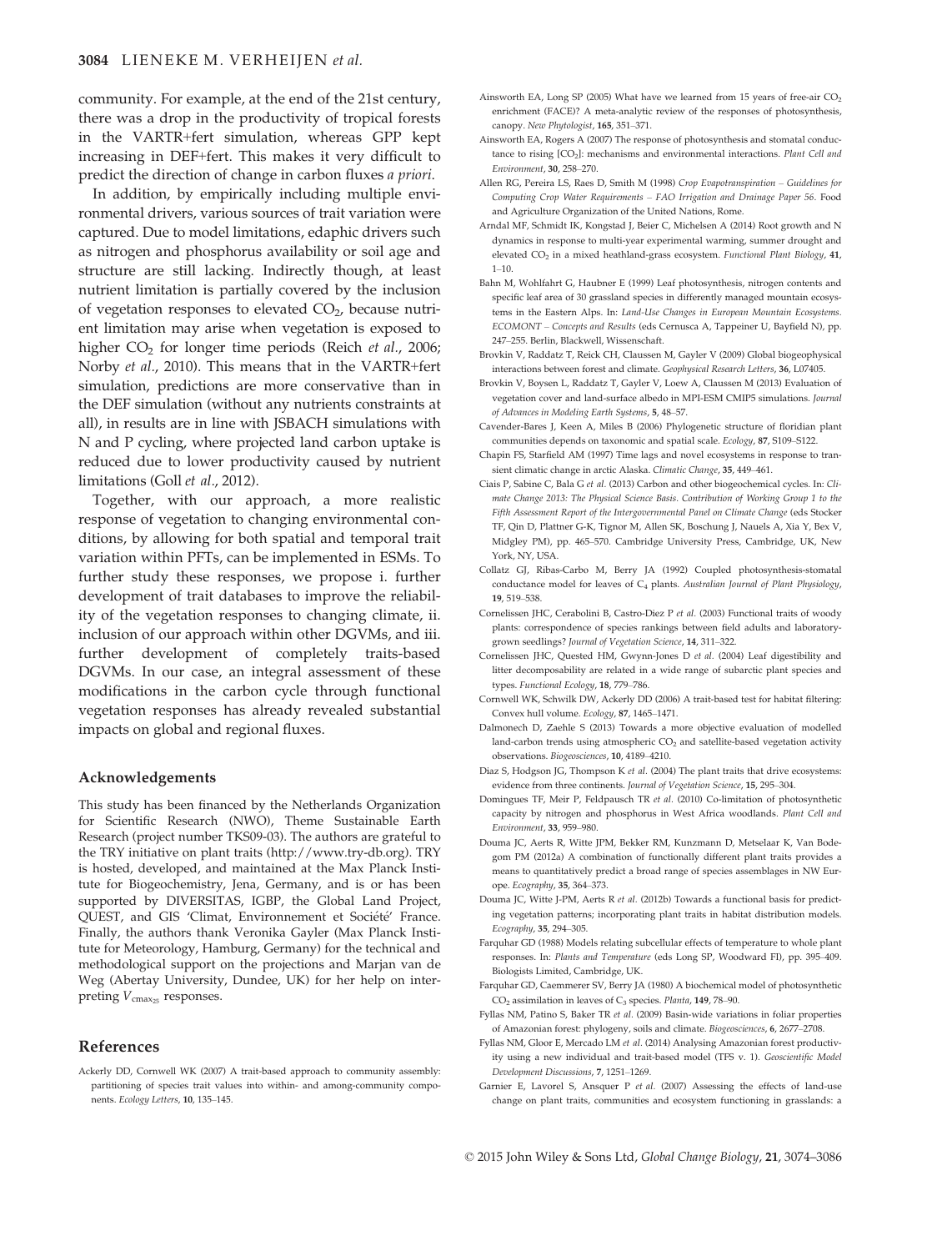standardized methodology and lessons from an application to 11 European sites. Annals of Botany, 99, 967–985.

- Giorgetta MA, Jungclaus J, Reick CH et al. (2013) Climate and carbon cycle changes from 1850 to 2100 in MPI-ESM simulations for the Coupled Model Intercomparison Project phase 5. Journal of Advances in Modeling Earth Systems, 5, 572-597.
- Goll DS, Brovkin V, Parida BR et al. (2012) Nutrient limitation reduces land carbon uptake in simulations with a model of combined carbon, nitrogen and phosphorus cycling. Biogeosciences, 9, 3547–3569.
- Gotzenberger L, De Bello F, Brathen KA et al. (2012) Ecological assembly rules in plant communities-approaches, patterns and prospects. Biological Reviews, 87, 111–127.
- Grassi G, Vicinelli E, Ponti F, Cantoni L, Magnani F (2005) Seasonal and interannual variability of photosynthetic capacity in relation to leaf nitrogen in a deciduous forest plantation in northern Italy. Tree Physiology, 25, 349–360.
- Groenendijk M, Dolman AJ, Van Der Molen MK et al. (2011) Assessing parameter variability in a photosynthesis model within and between plant functional types using global Fluxnet eddy covariance data. Agricultural and Forest Meteorology, 151, 22–38.
- Jones C, Robertson E, Arora V et al. (2013) Twenty-first-century compatible CO<sub>2</sub> emissions and airborne fraction simulated by CMIP5 earth system models under four representative concentration pathways. Journal of Climate, 26, 4398–4413.
- Kattge J, Knorr W, Raddatz T, Wirth C (2009) Quantifying photosynthetic capacity and its relationship to leaf nitrogen content for global-scale terrestrial biosphere models. Global Change Biology, 15, 976–991.
- Kattge J, Diaz S, Lavorel S et al. (2011) TRY a global database of plant traits. Global Change Biology, 17, 2905–2935.
- Keddy PA (1992) Assembly and response rules: two goals for predictive community ecology. Journal of Vegetation Science, 3, 157–164.
- Kleyer M, Bekker RM, Knevel IC et al. (2008) The LEDA Traitbase: a database of lifehistory traits of the Northwest European flora. Journal of Ecology, 96, 1266–1274.
- Kongstad J, Schmidt IK, Riis-Nielsen T, Arndal MF, Mikkelsen TN, Beier C (2012) High resilience in heathland plants to changes in temperature, drought, and CO<sub>2</sub> in combination: results from the CLIMAITE experiment. Ecosystems, 15, 269–283.
- Kottek M, Grieser J, Beck C, Rudolf B, Rubel F (2006) World map of the Köppen-Geiger climate classification updated. Meteorologische Zeitschrift, 15, 259–263.
- Kurokawa H, Nakashizuka T (2008) Leaf herbivory and decomposability in a Malaysian tropical rain forest. Ecology, 89, 2645–2656.
- Laughlin DC, Leppert JJ, Moore MM, Sieg CH (2010) A multi-trait test of the leafheight-seed plant strategy scheme with 133 species from a pine forest flora. Functional Ecology, 24, 493–501.
- Lavorel S, Garnier E (2002) Predicting changes in community composition and ecosystem functioning from plant traits: revisiting the Holy Grail. Functional Ecology, 16, 545–556.
- Leakey ADB, Ainsworth EA, Bernacchi CJ, Zhu X, Long SP, Ort DR (2012) Photosynthesis in a CO<sub>2</sub>-rich atmosphere. In: Photosynthesis. Plastid Biology, Energy Conservation and Carbon Assimilation. (eds Eaton-Rye JJ, Tripathy BC, Sharkey TD), pp. 733–768, Springer, Dordrecht.
- Louault F, Pillar VD, Aufrere J, Garnier E, Soussana JF (2005) Plant traits and functional types in response to reduced disturbance in a semi-natural grassland. Journal of Vegetation Science, 16, 151–160.
- Ma S, Baldocchi DD, Mambelli S, Dawson TE (2011) Are temporal variations of leaf traits responsible for seasonal and inter-annual variability in ecosystem CO<sub>2</sub> exchange? Functional Ecology, 25, 258–270.
- Medlyn BE, Badeck FW, De Pury DGG et al. (1999) Effects of elevated [CO<sub>2</sub>] on photosynthesis in European forest species: a meta-analysis of model parameters. Plant Cell and Environment, 22, 1475–1495.
- Miralles DG, Holmes TRH, RaM De Jeu, Gash JH, Meesters AGCA, Dolman AJ (2011) Global land-surface evaporation estimated from satellite-based observations. Hydrology and Earth System Sciences, 15, 453–469.
- New M, Lister D, Hulme M, Makin I (2002) A high-resolution data set of surface climate over global land areas. Climate Research, 21, 1–25.
- Niinemets U (1999) Components of leaf dry mass per area thickness and density alter leaf photosynthetic capacity in reverse directions in woody plants. New Phytologist, 144, 35–47.
- Niinemets U (2001) Global-scale climatic controls of leaf dry mass per area, density, and thickness in trees and shrubs. Ecology, 82, 453–469.
- Norby RJ, Zak DR (2011) Ecological lessons from free-air CO<sub>2</sub> enrichment (FACE) experiments. Annual Review of Ecology, Evolution, and Systematics, 42, 181–203.
- Norby RJ, Warren JM, Iversen CM, Medlyn BE, Mcmurtrie RE (2010) CO<sub>2</sub> enhancement of forest productivity constrained by limited nitrogen availability. Proceedings of the National Academy of Sciences of the United States of America, 107, 19368–19373.
- Ogaya R, Peñuelas J (2007) Tree growth, mortality, and above-ground biomass accumulation in a holm oak forest under a five-year experimental field drought. Plant Ecology, 189, 291–299.
- Ogaya R, Peñuelas J (2008) Changes in leaf  $\delta^{13}$ C and  $\delta^{15}$ N for three Mediterranean tree species in relation to soil water availability. Acta Oecologica, 34, 331–338.
- Ordonez JC, Van Bodegom PM, Witte J-PM, Wright IJ, Reich PB, Aerts R (2009) A glo- ~ bal study of relationships between leaf traits, climate and soil measures of nutrient fertility. Global Ecology and Biogeography, 18, 137–149.
- Ordonez JC, Van Bodegom PM, Witte J-PM, Bartholomeus RP, Van Hal JR, Aerts R ~ (2010) Plant strategies in relation to resource supply in mesic to wet environments: does theory mirror nature? TheAmerican Naturalist, 175, 225–239.
- Patino S, Fyllas NM, Baker TR et al. (2012) Coordination of physiological and structural traits in Amazon forest trees. Biogeosciences, 9, 775–801.
- Pavlick R, Drewry DT, Bohn K, Reu B, Kleidon A (2013) The Jena Diversity-Dynamic Global Vegetation Model (JeDi-DGVM): a diverse approach to representing terrestrial biogeography and biogeochemistry based on plant functional trade-offs. Biogeosciences, 10, 4137–4177.
- Poorter H, Navas ML (2003) Plant growth and competition at elevated CO<sub>2</sub>: on winners, losers and functional groups. New Phytologist, 157, 175–198.
- Poorter H, Niinemets U, Poorter L, Wright IJ, Villar R (2009) Causes and consequences of variation in leaf mass per area (LMA): a meta-analysis. New Phytologist, 182, 565–588.
- Poulter B, Hattermann F, Hawkins E et al. (2010) Robust dynamics of Amazon dieback to climate change with perturbed ecosystem model parameters. Global Change Biology, 16, 2476–2495.
- Pyankov VI, Kondratchuk AV, Shipley B (1999) Leaf structure and specific leaf mass: the alpine desert plants of the Eastern Pamirs, Tadjikistan. New Phytologist, 143, 131–142.
- Raddatz TJ, Reick CH, Knorr W et al. (2007) Will the tropical land biosphere dominate the climate-carbon cycle feedback during the twenty-first century? Climate Dynamics, 29, 565–574.
- Reich PB, Hobbie SE, Lee T et al. (2006) Nitrogen limitation constrains sustainability of ecosystem response to CO<sub>2</sub>. Nature, 440, 922-925.
- Reich PB, Tjoelker MG, Pregitzer KS, Wright IJ, Oleksyn J, Machado J-L (2008) Scaling of respiration to nitrogen in leaves, stems and roots of higher land plants. Ecology Letters, 11, 793–801.
- Reich PB, Oleksyn J, Wright IJ (2009) Leaf phosphorus influences the photosynthesisnitrogen relation: a cross-biome analysis of 314 species. Oecologia, 160, 207–212.
- Reick CH, Raddatz T, Brovkin V, Gayler V (2013) Representation of natural and anthropogenic land cover change in MPI-ESM. Journal of Advances in Modeling Earth Systems, 5, 459–482.
- Reu B, Zaehle S, Bohn K, Pavlick R, Schmidtlein S, Williams JW, Kleidon A (2014) Future no-analogue vegetation produced by no-analogue combinations of temperature and insolation. Global Ecology and Biogeography, 23, 156–167.
- Scheiter S, Langan L, Higgins SI (2013) Next-generation dynamic global vegetation models: learning from community ecology. New Phytologist, 198, 957–969.
- Shaw RG, Etterson JR (2012) Rapid climate change and the rate of adaptation: insight from experimental quantitative genetics. New Phytologist, 195, 752–765.
- Shipley B (1995) Structured interspecific determinants of specific leaf area in 34 species of herbaceous angiosperms. Functional Ecology, 9, 312–319.
- Shipley B, Vu TT (2002) Dry matter content as a measure of dry matter concentration in plants and their parts. New Phytologist, 153, 359–364.
- Simioni G, Le Roux X, Gignoux J, Walcroft AS (2004) Leaf gas exchange characteristics and water- and nitrogen-use efficiencies of dominant grass and tree species in a West African savanna. Plant Ecology, 173, 233–246.
- Sitch S, Huntingford C, Gedney N et al. (2008) Evaluation of the terrestrial carbon cycle, future plant geography and climate-carbon cycle feedbacks using five Dynamic Global Vegetation Models (DGVMs). Global Change Biology, 14, 2015–2039.
- Smith NG, Dukes JS (2013) Plant respiration and photosynthesis in global-scale models: incorporating acclimation to temperature and  $CO<sub>2</sub>$ . Global Change Biology, 19, 45–63.
- Stevens B, Giorgetta M, Esch M et al. (2013) Atmospheric component of the MPI-M Earth System Model: ECHAM6. Journal of Advances in Modeling Earth Systems, 5, 146–172.
- Swaine EK (2007) Ecological and evolutionary drivers of plant community assembly in a Bornean rain forest. PhD thesis, University of Aberdeen, Aberdeen.
- Van Bodegom PM, Douma JC, Witte JPM, Ordoñez JC, Bartholomeus RP, Aerts R (2012) Going beyond limitations of plant functional types when predicting global ecosystem-atmosphere fluxes: exploring the merits of traits-based approaches. Global Ecology and Biogeography, 21, 625-636.